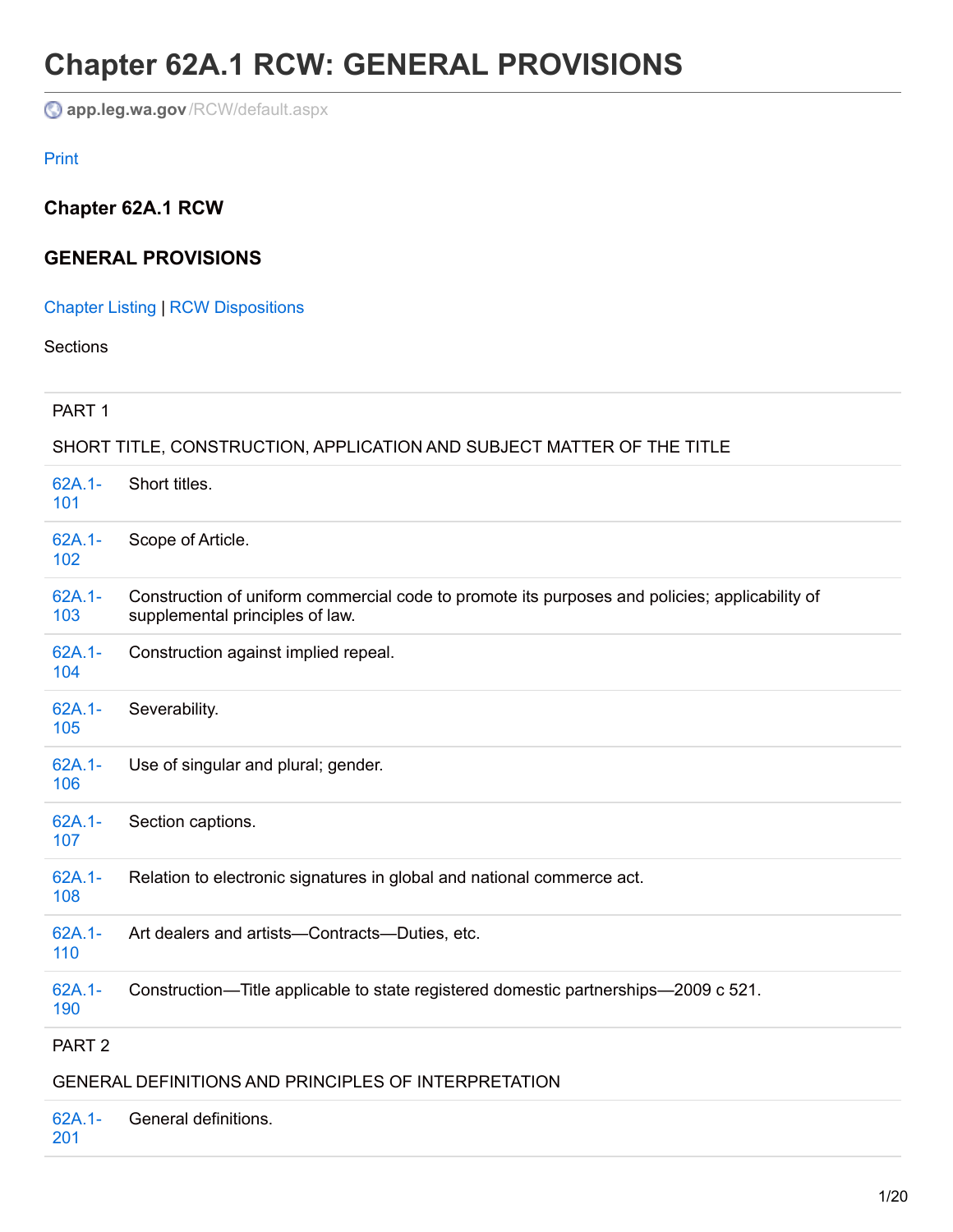| 62A.1-<br>202     | Notice; knowledge.                                                  |
|-------------------|---------------------------------------------------------------------|
| 62A.1-<br>203     | Lease distinguished from security interest.                         |
| 62A.1-<br>204     | Value.                                                              |
| $62A.1 -$<br>205  | Reasonable time; seasonableness.                                    |
| $62A.1 -$<br>206  | Presumptions.                                                       |
| PART <sub>3</sub> |                                                                     |
|                   | TERRITORIAL APPLICABILITY AND GENERAL RULES                         |
| 62A.1-<br>301     | Territorial applicability; parties' power to choose applicable law. |
| 62A.1-<br>302     | Variation by agreement.                                             |
| 62A.1-<br>303     | Course of performance, course of dealing, and usage of trade.       |
| 62A.1-<br>304     | Obligation of good faith.                                           |
| 62A.1-<br>305     | Remedies to be liberally administered.                              |
| 62A.1-<br>306     | Waiver or renunciation of claim or right after breach.              |
| 62A.1-<br>307     | Prima facie evidence by third-party documents.                      |
| 62A.1-<br>308     | Performance or acceptance under reservation of rights.              |
| 62A.1-<br>309     | Option to accelerate at will.                                       |
| 62A.1-<br>310     | Subordinated obligations.                                           |

# **62A.1-101 Short titles.**

(a) This title may be cited as the Uniform Commercial Code.

(b) This Article may be cited as Uniform Commercial Code —General Provisions.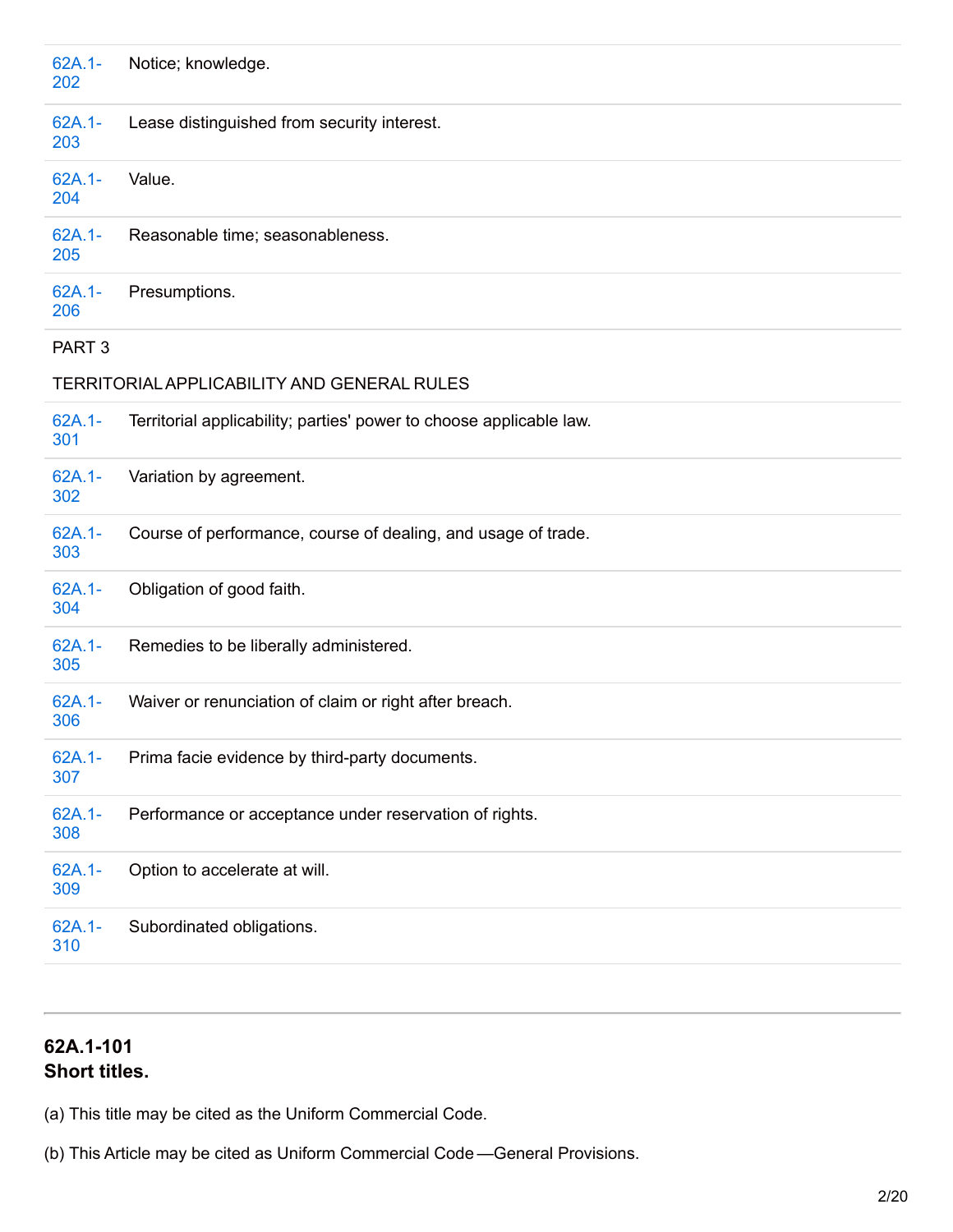#### [ [2012](http://lawfilesext.leg.wa.gov/biennium/2011-12/Pdf/Bills/Session Laws/House/2197-S.SL.pdf?cite=2012 c 214 %C2%A7 101;) c 214 § 101; 1965 ex.s. c 157 § 1-101.]

#### NOTES:

Application—2012 c 214: "This act applies to a transaction that is entered into, a document of title that is issued, or a bailment that arises on or after June 7, 2012. This act does not apply to a transaction that is entered into, a document of title that is issued, or a bailment that arises before June 7, 2012, even if the transaction, document of title, or bailment would be subject to this act if the transaction had been entered into, the document of title had been issued, or the bailment had arisen on or after June 7, 2012. This act does not apply to a right of action that has accrued before June 7, 2012." [ 2012 c 214 § [1803.](http://lawfilesext.leg.wa.gov/biennium/2011-12/Pdf/Bills/Session Laws/House/2197-S.SL.pdf?cite=2012 c 214 %C2%A7 1803.)]

Savings—2012 c 214: "A transaction that is entered into, a document of title that is issued, or a bailment that arises before June 7, 2012, and the rights, obligations, and interests flowing from that transaction, document, or bailment are governed by any statute or other rule amended or repealed by this act as if amendment or repeal had not occurred and may be terminated, completed, [consummated,](http://lawfilesext.leg.wa.gov/biennium/2011-12/Pdf/Bills/Session Laws/House/2197-S.SL.pdf?cite=2012 c 214 %C2%A7 1804.) or enforced under that statute or other rule." [ 2012 c 214 § 1804.]

## **62A.1-102 Scope of Article.**

This Article applies to a transaction to the extent that it is governed by another article of this title.

NOTES:

Application—Savings—2012 c 214: See notes following RCW 62A.1-101. Code to be liberally construed: RCW [1.12.010](http://app.leg.wa.gov/RCW/default.aspx?cite=1.12.010). Number and gender—Interpretation: RCW [1.12.050](http://app.leg.wa.gov/RCW/default.aspx?cite=1.12.050).

#### **62A.1-103**

## **Construction of uniform commercial code to promote its purposes and policies; applicability of supplemental principles of law.**

(a) This title must be liberally construed and applied to promote its underlying purposes and policies, which are:

(1) To simplify, clarify, and modernize the law governing commercial transactions;

(2) To permit the continued expansion of commercial practices through custom, usage, and agreement of the parties; and

(3) To make uniform the law among the various jurisdictions.

(b) Unless displaced by the particular provisions of this title, the principles of law and equity, including the law merchant and the law relative to capacity to contract, principal and agent, estoppel, fraud, misrepresentation, duress, coercion, mistake, bankruptcy, and other validating or invalidating cause supplement its provisions.

NOTES:

Application—Savings—2012 c 214: See notes following RCW 62A.1-101. Application of common law: RCW [4.04.010](http://app.leg.wa.gov/RCW/default.aspx?cite=4.04.010).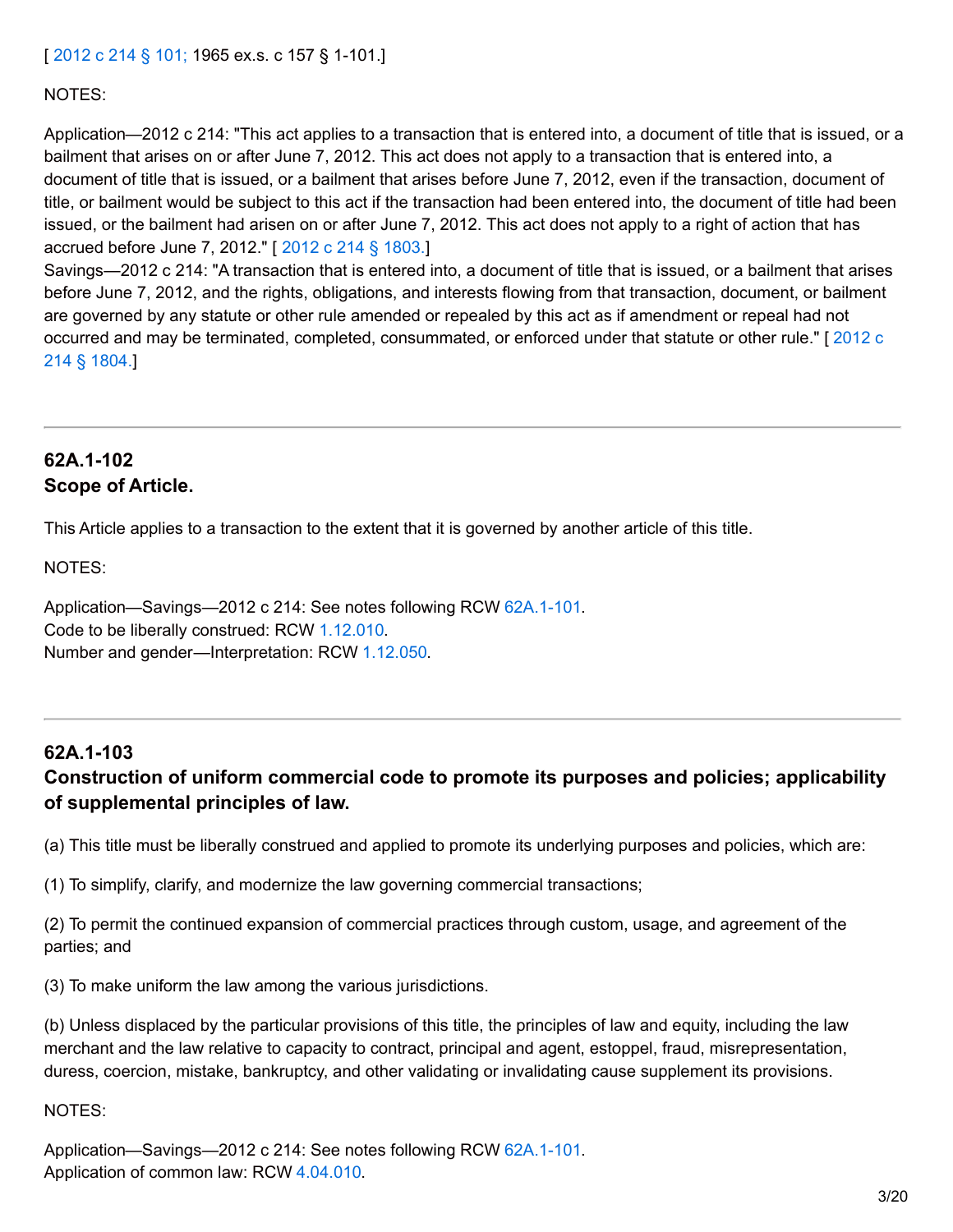# **62A.1-104 Construction against implied repeal.**

This title being a general act intended as a unified coverage of its subject matter, no part of it shall be deemed to be impliedly repealed by subsequent legislation if such construction can reasonably be avoided.

[ [2012](http://lawfilesext.leg.wa.gov/biennium/2011-12/Pdf/Bills/Session Laws/House/2197-S.SL.pdf?cite=2012 c 214 %C2%A7 104;) c 214 § 104; 1965 ex.s. c 157 § 1-104.]

NOTES:

Application—Savings—2012 c 214: See notes following RCW 62A.1-101.

## **62A.1-105 Severability.**

If any provision or clause of this title or its application to any person or circumstance is held invalid, the invalidity does not affect other provisions or applications of this title which can be given effect without the invalid provision or application, and to this end the provisions of this title are severable.

NOTES:

Application—Savings—2012 c 214: See notes following RCW 62A.1-101.

Effective date—2001 c 32: See note following RCW 62A.9A-102.

Effective date—2000 c 250: See RCW [62A.9A-701](http://app.leg.wa.gov/RCW/default.aspx?cite=62A.9A-701). Applicability—Savings—Transition provisions—1997 c 56: See RCW [62A.5-1013](http://app.leg.wa.gov/RCW/default.aspx?cite=62A.5-1013) and [62A.5-1015](http://app.leg.wa.gov/RCW/default.aspx?cite=62A.5-1015). Savings—1995 c 48: See RCW [62A.8-601](http://app.leg.wa.gov/RCW/default.aspx?cite=62A.8-601). Effective date—1995 c 48: See RCW [62A.11-113.](http://app.leg.wa.gov/RCW/default.aspx?cite=62A.11-113)

Effective date—1993 c 230: See RCW 62A.11-110.

Effective date—1981 c 41: See RCW [62A.11-101](http://app.leg.wa.gov/RCW/default.aspx?cite=62A.11-101).

# **62A.1-106 Use of singular and plural; gender.**

In this title, unless the statutory context otherwise requires:

(1) Words in the singular number include the plural, and those in the plural include the singular; and

(2) Words of any gender also refer to any other gender.

NOTES: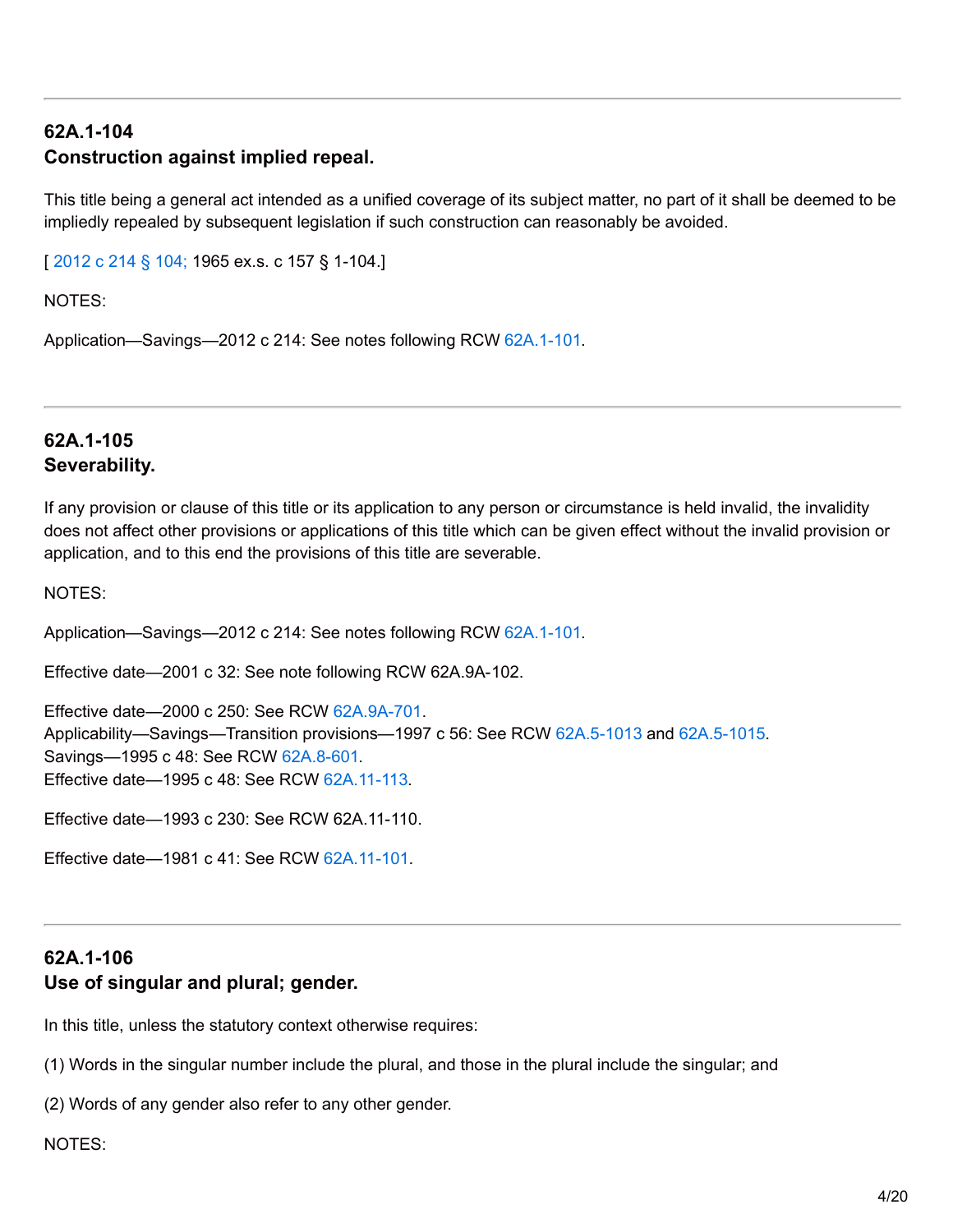# **62A.1-107 Section captions.**

Section captions are part of this title.

NOTES:

Application—Savings—2012 c 214: See notes following RCW 62A.1-101.

# **62A.1-108 Relation to electronic signatures in global and national commerce act.**

Except as provided in this section, this Article modifies, limits, and supersedes the federal electronic signatures in global and national commerce act, 15 U.S.C. Sec. 7001 et seq., except that nothing in this Article modifies, limits, or supersedes section 7001(c) of that act, and nothing in this section either authorizes or prohibits electronic delivery of any of the notices described in section 7003(b) of that act. This section does not modify, limit, or supersede application of the federal electronic signatures in global and national commerce act, 15 U.S.C. Sec. 7001 et seq., to transactions governed by Article 2 or 2A of this title.

NOTES:

Application—Savings—2012 c 214: See notes following RCW 62A.1-101.

# **62A.1-110 Art dealers and artists—Contracts—Duties, etc.**

Chapter [18.110](http://app.leg.wa.gov/RCW/default.aspx?cite=18.110) RCW shall control over any conflicting provision of this title. [ [1981](http://leg.wa.gov/CodeReviser/documents/sessionlaw/1981c33.pdf?cite=1981 c 33 %C2%A7 7.) c 33 § 7.]

# **62A.1-190 Construction—Title applicable to state registered domestic partnerships—2009 c 521.**

For the purposes of this title, the terms spouse, marriage, marital, husband, wife, widow, widower, next of kin, and family shall be interpreted as applying equally to state registered domestic partnerships or individuals in state registered domestic partnerships as well as to marital relationships and married persons, and references to dissolution of marriage shall apply equally to state registered domestic partnerships that have been terminated, dissolved, or invalidated, to the extent that such interpretation does not conflict with federal law. Where necessary to implement chapter 521, Laws of 2009, gender-specific terms such as husband and wife used in any statute, rule, or other law shall be construed to be gender neutral, and applicable to individuals in state registered domestic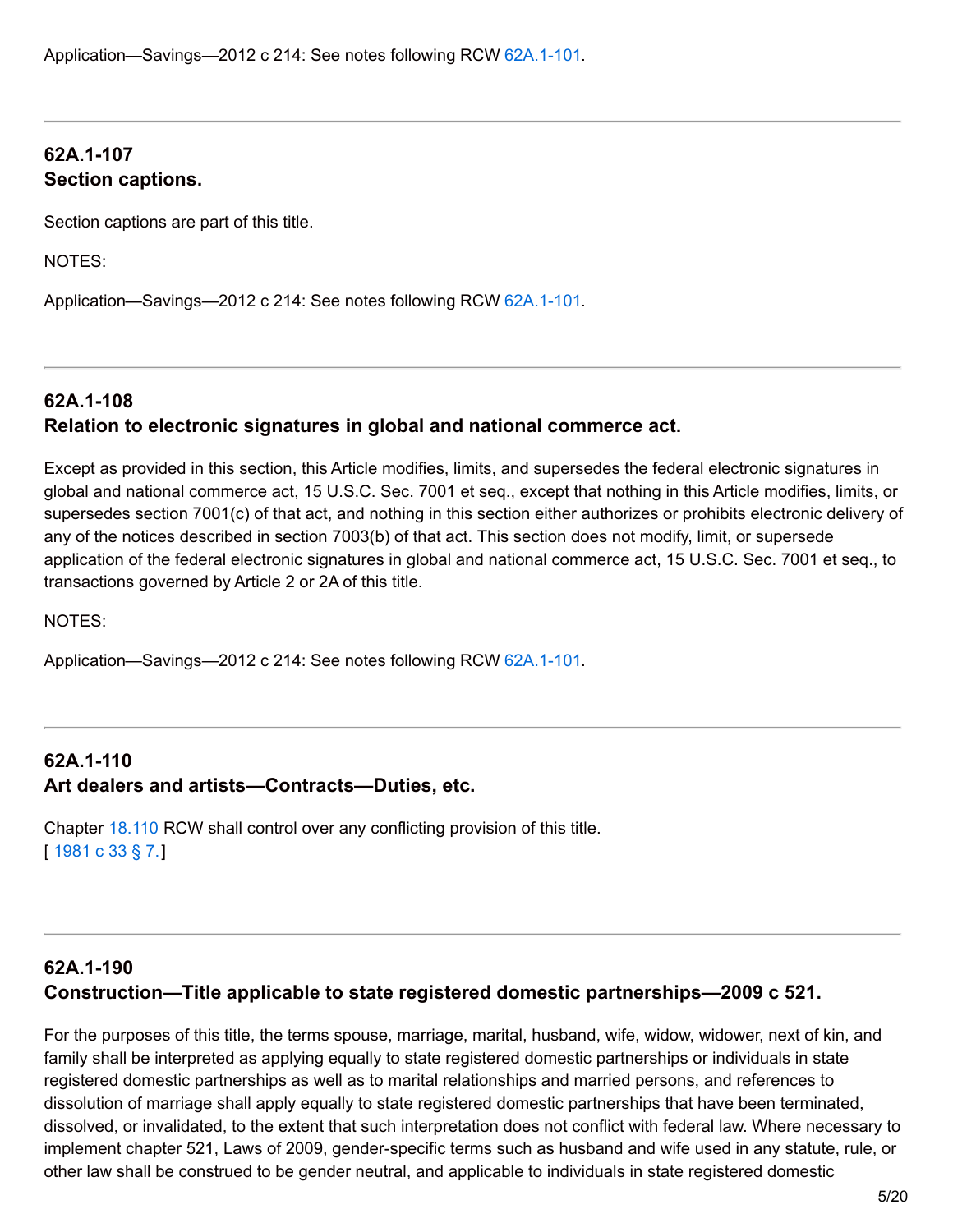[ [2009](http://lawfilesext.leg.wa.gov/biennium/2009-10/Pdf/Bills/Session Laws/Senate/5688-S2.SL.pdf?cite=2009 c 521 %C2%A7 143.) c 521 § 143.]

## **62A.1-201 General definitions.**

(a) Unless the context otherwise requires, words or phrases defined in this section, or in the additional definitions contained in other articles of this title that apply to particular articles or parts thereof, have the meanings stated.

(b) Subject to definitions contained in other articles of this title that apply to particular articles or parts thereof:

(1) "Action," in the sense of a judicial proceeding, includes recoupment, counterclaim, set-off, suit in equity, and any other proceeding in which rights are determined.

(2) "Aggrieved party" means a party entitled to pursue a remedy.

(3) "Agreement," as distinguished from "contract," means the bargain of the parties in fact, as found in their language or inferred from other circumstances, including course of performance, course of dealing, or usage of trade as provided in RCW 62A.1-303.

(4) "Bank" means a person engaged in the business of banking and includes a savings bank, savings and loan association, credit union, and trust company.

(5) "Bearer" means a person in control of a negotiable electronic document of title or a person in possession of a negotiable instrument, negotiable tangible document of title, or certificated security that is payable to bearer or indorsed in blank.

(6) "Bill of lading" means a document of title evidencing the receipt of goods for shipment issued by a person engaged in the business of directly or indirectly transporting or forwarding goods. The term does not include a warehouse receipt.

(7) "Branch" includes a separately incorporated foreign branch of a bank.

(8) "Burden of establishing" a fact means the burden of persuading the trier of fact that the existence of the fact is more probable than its nonexistence.

(9) "Buyer in ordinary course of business" means a person that buys goods in good faith, without knowledge that the sale violates the rights of another person in the goods, and in the ordinary course from a person, other than a pawnbroker, in the business of selling goods of that kind. A person buys goods in the ordinary course if the sale to the person comports with the usual or customary practices in the kind of business in which the seller is engaged or with the seller's own usual or customary practices. A person that sells oil, gas, or other minerals at the wellhead or minehead is a person in the business of selling goods of that kind. A buyer in ordinary course of business may buy for cash, by exchange of other property, or on secured or unsecured credit, and may acquire goods or documents of title under a preexisting contract for sale. Only a buyer that takes possession of the goods or has a right to recover the goods from the seller under Article 2 of this title may be a buyer in ordinary course of business. "Buyer in ordinary course of business" does not include a person that acquires goods in a transfer in bulk or as security for or in total or partial satisfaction of a money debt.

(10) "Conspicuous," with reference to a term, means so written, displayed, or presented that a reasonable person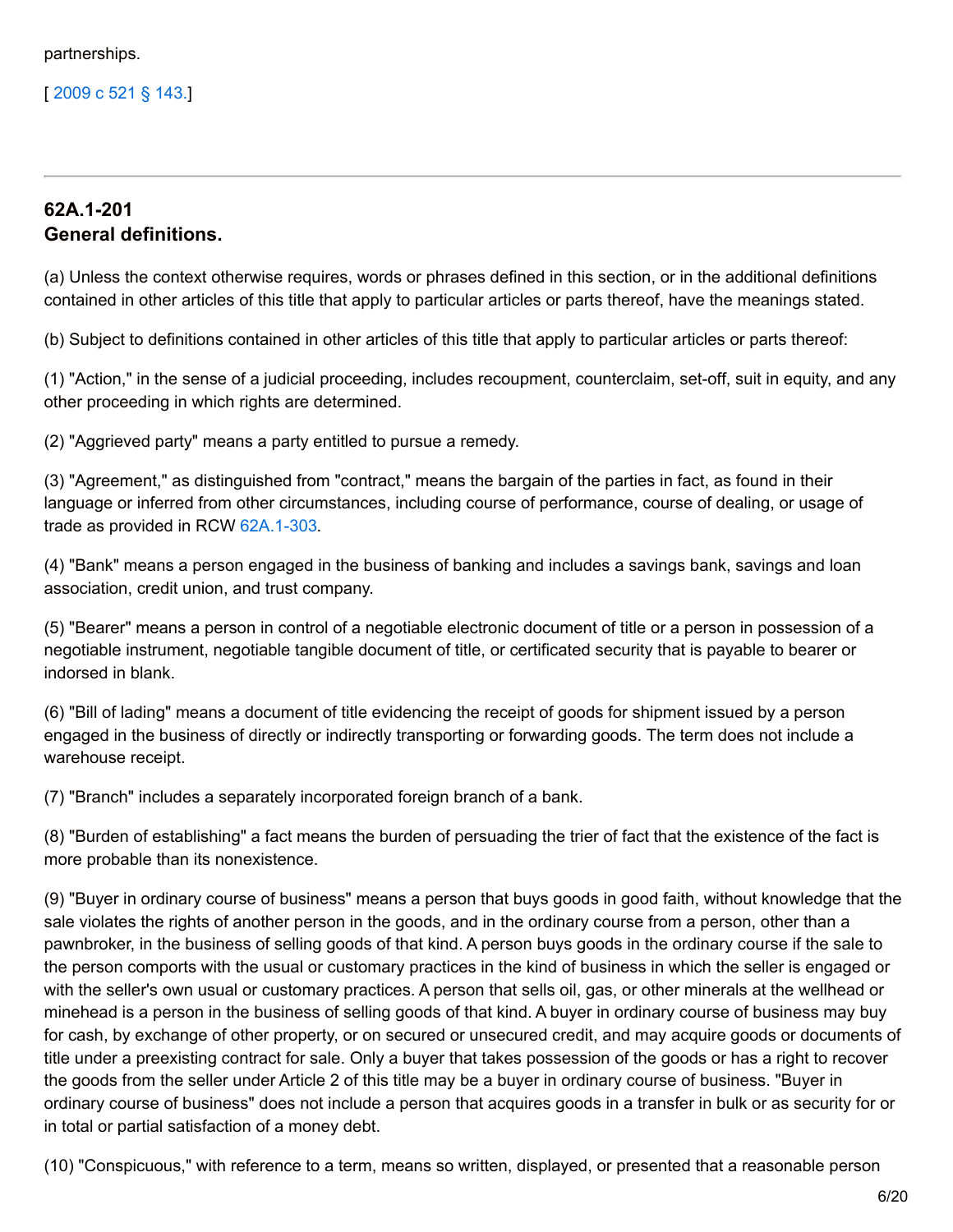against which it is to operate ought to have noticed it. Whether a term is "conspicuous" or not is a decision for the court. Conspicuous terms include the following:

(A) A heading in capitals equal to or greater in size than the surrounding text, or in contrasting type, font, or color to the surrounding text of the same or lesser size; and

(B) Language in the body of a record or display in larger type than the surrounding text, or in contrasting type, font, or color to the surrounding text of the same size, or set off from surrounding text of the same size by symbols or other marks that call attention to the language.

(11) "Consumer" means an individual who enters into a transaction primarily for personal, family, or household purposes.

(12) "Contract," as distinguished from "agreement," means the total legal obligation that results from the parties' agreement as determined by this title as supplemented by any other applicable laws.

(13) "Creditor" includes a general creditor, a secured creditor, a lien creditor, and any representative of creditors, including an assignee for the benefit of creditors, a trustee in bankruptcy, a receiver in equity, and an executor or administrator of an insolvent debtor's or assignor's estate.

(14) "Defendant" includes a person in the position of defendant in a counterclaim, cross-claim, or third-party claim.

(15) "Delivery," with respect to an electronic document of title means voluntary transfer of control and with respect to an instrument, a tangible document of title, or chattel paper, means voluntary transfer of possession.

(16) "Document of title" means a record (i) that in the regular course of business or financing is treated as adequately evidencing that the person in possession or control of the record is entitled to receive, control, hold, and dispose of the record and the goods the record covers and (ii) that purports to be issued by or addressed to a bailee and to cover goods in the bailee's possession which are either identified or are fungible portions of an identified mass. The term includes a bill of lading, transport document, dock warrant, dock receipt, warehouse receipt, and order for delivery of goods. An electronic document of title means a document of title evidenced by a record consisting of information stored in an electronic medium. A tangible document of title means a document of title evidenced by a record consisting of information that is inscribed on a tangible medium.

(17) "Fault" means a default, breach, or wrongful act or omission.

(18) "Fungible goods" means:

(A) Goods of which any unit, by nature or usage of trade, is the equivalent of any other like unit; or

- (B) Goods that by agreement are treated as equivalent.
- (19) "Genuine" means free of forgery or counterfeiting.

(20) "Good faith," except as otherwise provided in Article 5 of this title, means honesty in fact and the observance of reasonable commercial standards of fair dealing.

(21) "Holder" with respect to a negotiable instrument, means:

(A) The person in possession of a negotiable instrument that is payable either to bearer or to an identified person that is the person in possession;

(B) The person in possession of a negotiable tangible document of title if the goods are deliverable either to bearer or to the order of the person in possession; or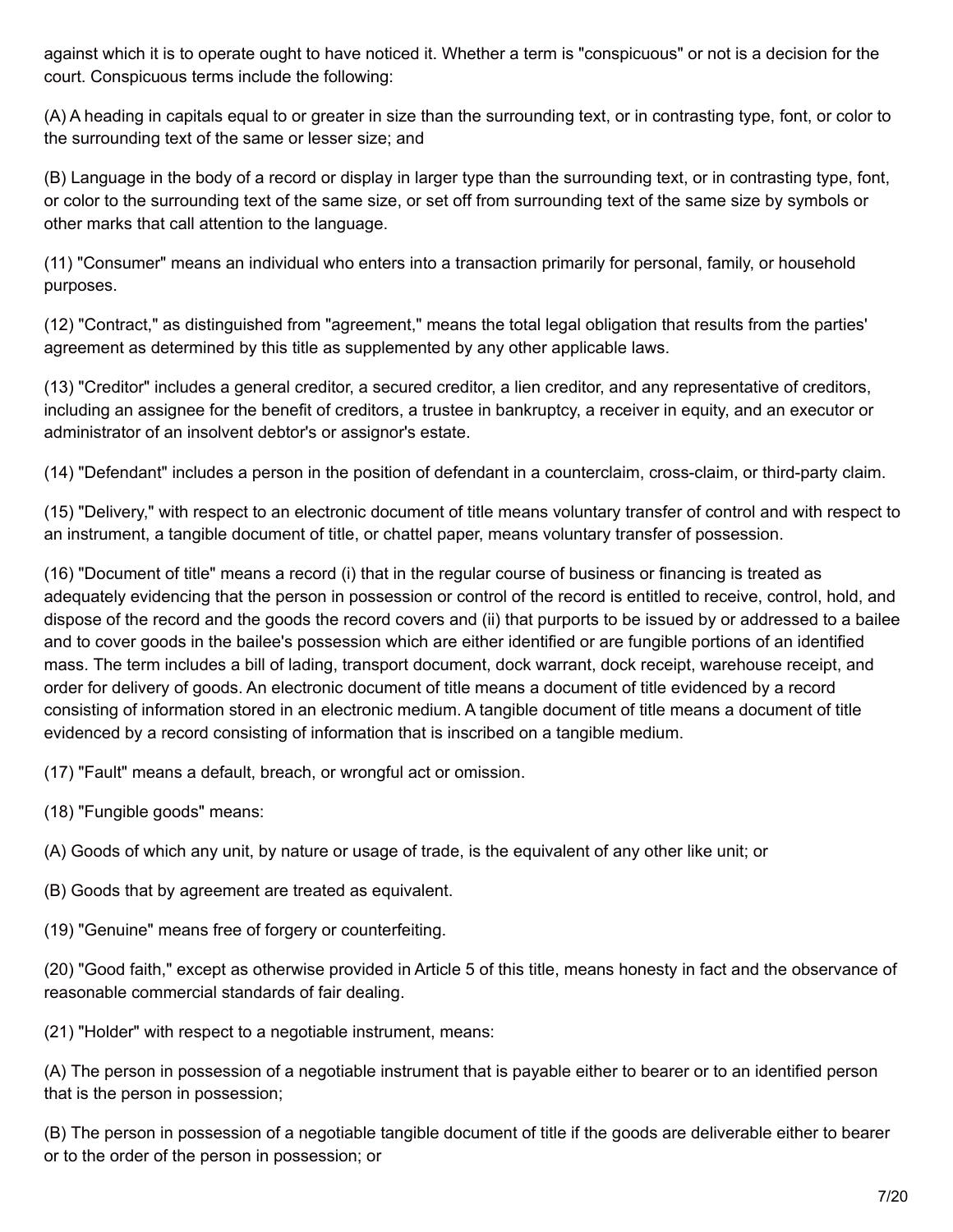(C) The person in control of a negotiable electronic document of title.

(22) "Insolvency proceeding" includes an assignment for the benefit of creditors or other proceeding intended to liquidate or rehabilitate the estate of the person involved.

(23) "Insolvent" means:

(A) Having generally ceased to pay debts in the ordinary course of business other than as a result of bona fide dispute;

(B) Being unable to pay debts as they become due; or

(C) Being insolvent within the meaning of federal bankruptcy law.

(24) "Money" means a medium of exchange currently authorized or adopted by a domestic or foreign government. The term includes a monetary unit of account established by an intergovernmental organization or by agreement between two or more countries.

(25) "Organization" means a person other than an individual.

(26) "Party," as distinguished from "third party," means a person that has engaged in a transaction or made an agreement subject to this title.

(27) "Person" means an individual, corporation, business trust, estate, trust, partnership, limited liability company, association, joint venture, government, governmental subdivision, agency, or instrumentality, public corporation, or any other legal or commercial entity.

(28) "Present value" means the amount as of a date certain of one or more sums payable in the future, discounted to the date certain by use of either an interest rate specified by the parties if that rate is not manifestly unreasonable at the time the transaction is entered into or, if an interest rate is not so specified, a commercially reasonable rate that takes into account the facts and circumstances at the time the transaction is entered into.

(29) "Purchase" means taking by sale, lease, discount, negotiation, mortgage, pledge, lien, security interest, issue or reissue, gift, or any other voluntary transaction creating an interest in property.

(30) "Purchaser" means a person that takes by purchase.

(31) "Record" means information that is inscribed on a tangible medium or that is stored in an electronic or other medium and is retrievable in perceivable form.

(32) "Remedy" means any remedial right to which an aggrieved party is entitled with or without resort to a tribunal.

(33) "Representative" means a person empowered to act for another, including an agent, an officer of a corporation or association, and a trustee, executor, or administrator of an estate.

(34) "Right" includes remedy.

(35) "Security interest" means an interest in personal property or fixtures which secures payment or performance of an obligation. "Security interest" includes any interest of a consignor and a buyer of accounts, chattel paper, a payment intangible, or a promissory note in a transaction that is subject to Article 9A of this title. "Security interest" does not include the special property interest of a buyer of goods on identification of those goods to a contract for sale under RCW [62A.2-401](http://app.leg.wa.gov/RCW/default.aspx?cite=62A.2-401), but a buyer may also acquire a "security interest" by complying with Article 9A of this title. Except as otherwise provided in RCW [62A.2-505](http://app.leg.wa.gov/RCW/default.aspx?cite=62A.2-505), the right of a seller or lessor of goods under Article 2 or 2A of this title to retain or acquire possession of the goods is not a "security interest," but a seller or lessor may also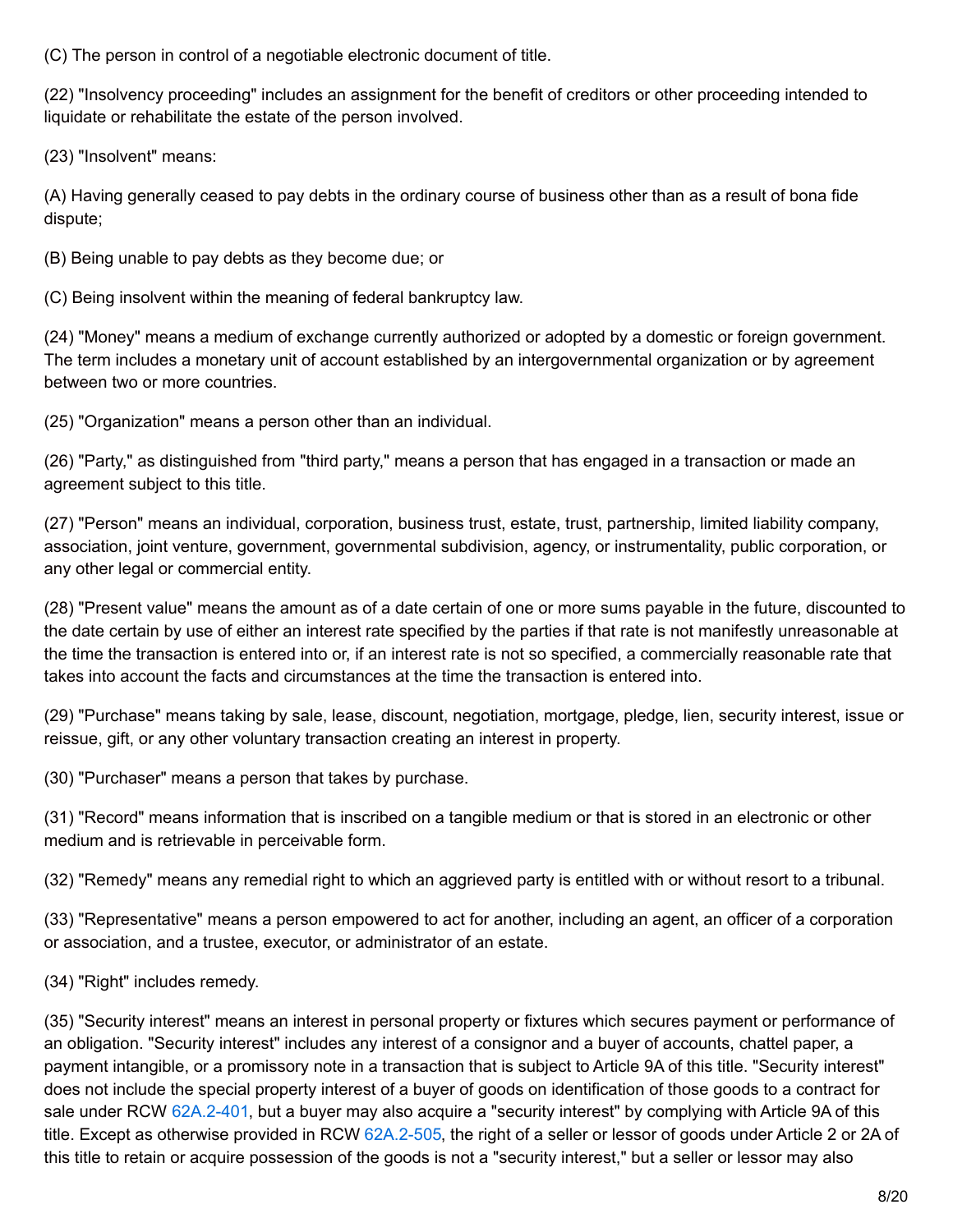acquire a "security interest" by complying with Article 9A of this title. The retention or reservation of title by a seller of goods notwithstanding shipment or delivery to the buyer under RCW [62A.2-401](http://app.leg.wa.gov/RCW/default.aspx?cite=62A.2-401) is limited in effect to a reservation of a "security interest." Whether a transaction in the form of a lease creates a "security interest" is determined pursuant to RCW 62A.1-203.

(36) "Send" in connection with a writing, record, or notice means:

(A) To deposit in the mail or deliver for transmission by any other usual means of communication with postage or cost of transmission provided for and properly addressed and, in the case of an instrument, to an address specified thereon or otherwise agreed, or if there be none to any address reasonable under the circumstances; or

(B) In any other way to cause to be received any record or notice within the time it would have arrived if properly sent.

(37) "Signed" includes using any symbol executed or adopted with present intention to adopt or accept a writing.

(38) "State" means a State of the United States, the District of Columbia, Puerto Rico, the United States Virgin Islands, or any territory or insular possession subject to the jurisdiction of the United States.

(39) "Surety" includes a guarantor or other secondary obligor.

(40) "Term" means a portion of an agreement that relates to a particular matter.

(41) "Unauthorized signature" means a signature made without actual, implied, or apparent authority. The term includes a forgery.

(42) "Warehouse receipt" means a document of title issued by a person engaged in the business of storing goods for hire.

(43) "Writing" includes printing, typewriting, or any other intentional reduction to tangible form. "Written" has a corresponding meaning.

#### NOTES:

Reviser's note: This table indicates the latest comparable former Washington sources of the material contained in the various subsections of RCW 62A.1-201. Complete histories of the former sections are carried in the Revised Code of Washington Disposition Tables.

| HEREIN |      | COMPARE              |
|--------|------|----------------------|
| SUBD.  |      | <b>FORMER</b>        |
| (1)    | RCW: | (i) $22.04.585(1)$   |
|        |      | (ii) 62.01.191       |
|        |      | (iii) $63.04.755(1)$ |
|        |      | $(iv)$ 81.32.531(1)  |
| (2)    |      | <b>None</b>          |
| (3)    |      | None                 |
| (4)    | RCW: | (i) 30.52.010        |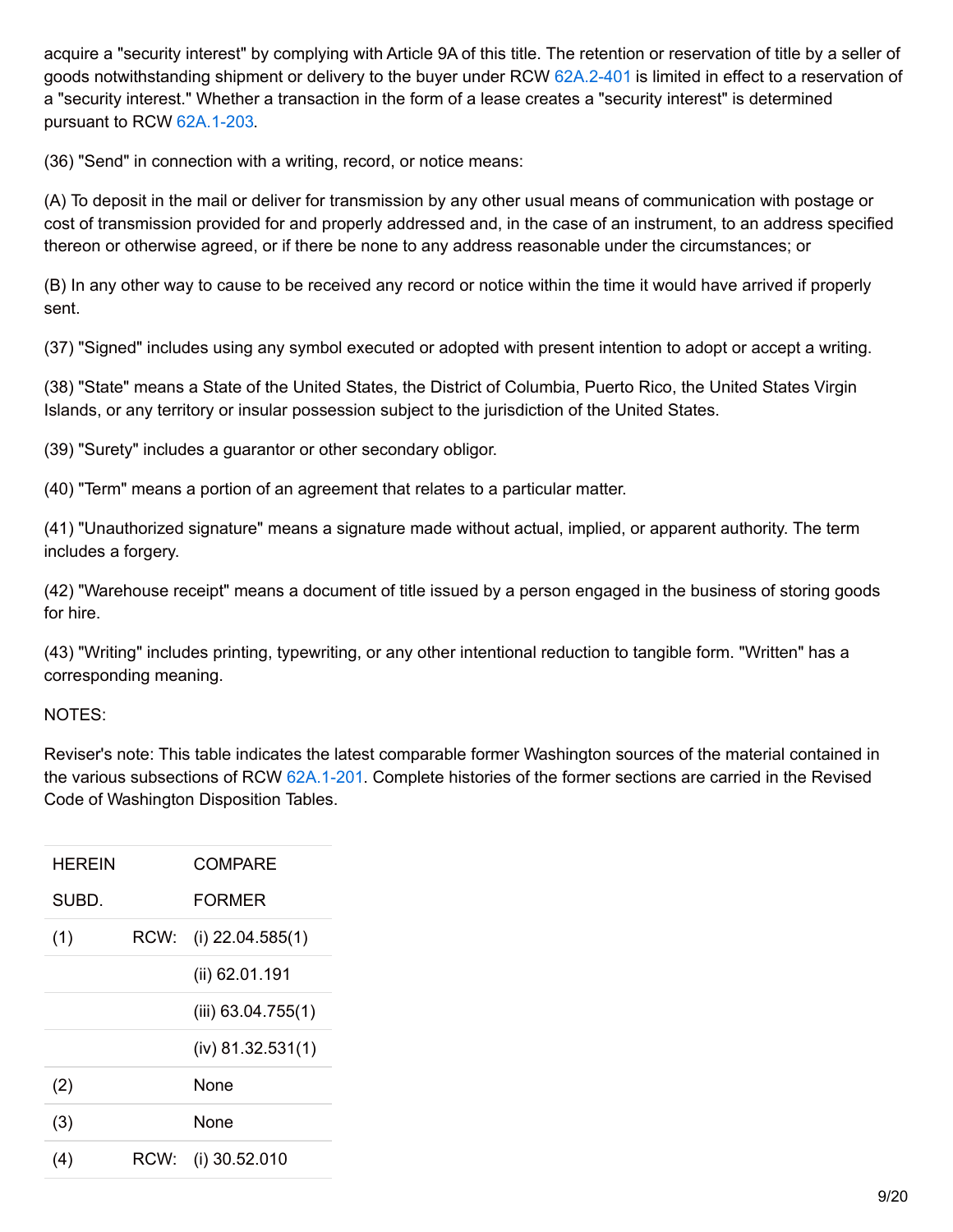| HEREIN |            | <b>COMPARE</b>       |
|--------|------------|----------------------|
| SUBD.  |            | <b>FORMER</b>        |
|        |            | (ii) 62.01.191       |
| (5)    | <b>RCW</b> | 62.01.191            |
| (6)    | <b>RCW</b> | 81.32.0111           |
| (7)    |            | None                 |
| (8)    |            | None                 |
| (9)    | <b>RCW</b> | 61.20.010            |
| (10)   |            | None                 |
| (11)   | RCW:       | (i) 63.04.040        |
|        |            | (ii) 63.04.720       |
| (12)   |            | None                 |
| (13)   | <b>RCW</b> | 63.04.755(1)         |
| (14)   | RCW:       | (i) $22.04.585(1)$   |
|        |            | (ii) 62.01.191       |
|        |            | (iii) $63.04.755(1)$ |
|        |            | $(iv)$ 81.32.531(1)  |
| (15)   | <b>RCW</b> | 63.04.755(1)         |
| (16)   | <b>RCW</b> | 63.04.755(1)         |
| (17)   | RCW:       | (i) $22.04.585(1)$   |
|        |            | (ii) 63.04.060       |
|        |            | (iii) 63.04.070      |
|        |            | $(iv)$ 63.04.755(1)  |
| (18)   |            | None                 |
| (19)   | RCW:       | (i) $22.04.585(2)$   |
|        |            | (ii) $23.80.220(2)$  |
|        |            | $(iii)$ 63.04.755(2) |
|        |            | $(iv)$ 81.32.531(2)  |
| (20)   | RCW:       | $(i)$ 22.04.585(1)   |
|        |            | (ii) 62.01.191       |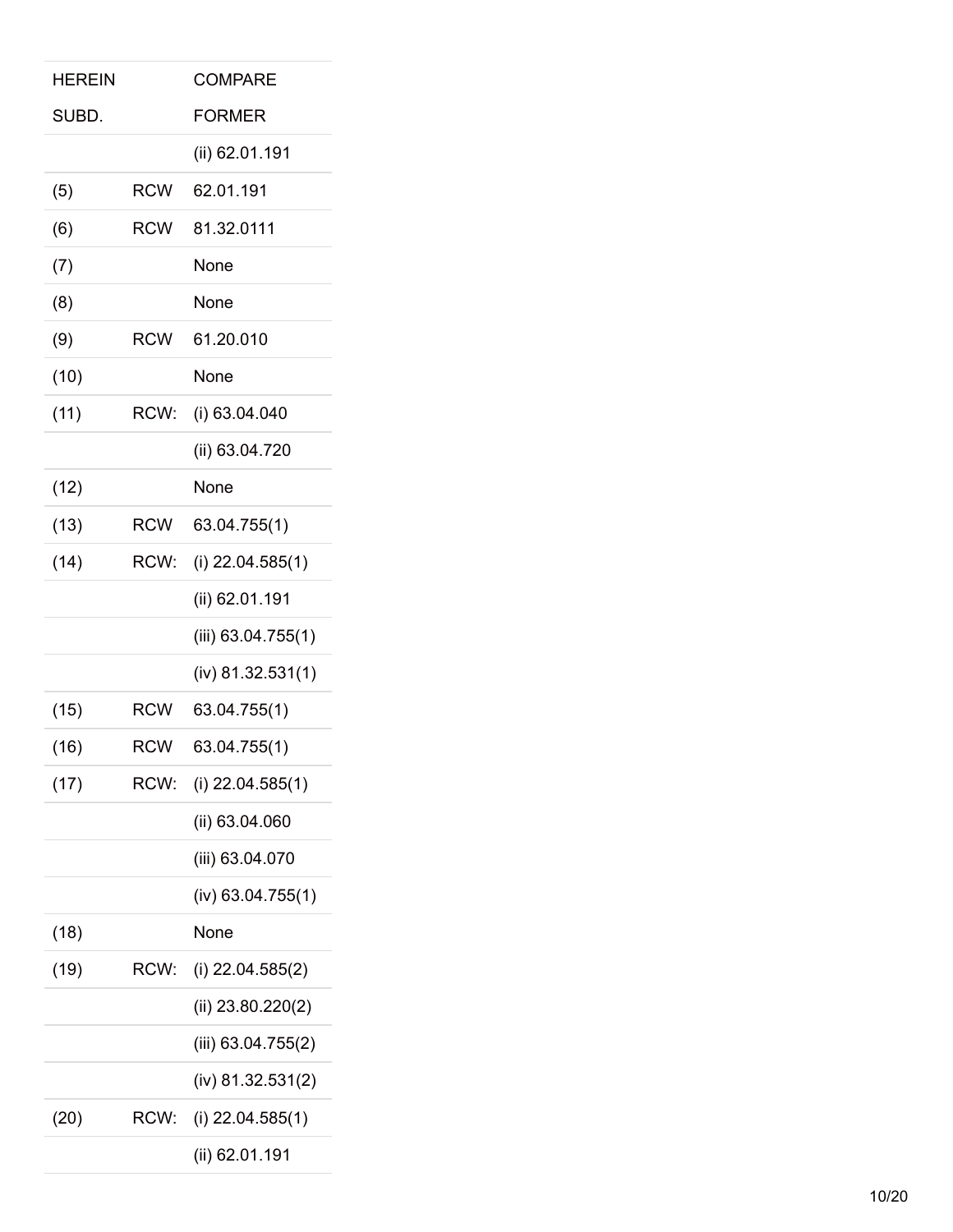| <b>HEREIN</b> |            | <b>COMPARE</b>       |
|---------------|------------|----------------------|
| SUBD.         |            | <b>FORMER</b>        |
|               |            | (iii) $81.32.531(1)$ |
| (21)          |            | None                 |
| (22)          |            | None                 |
| (23)          | <b>RCW</b> | 63.04.755(3)         |
| (24)          | <b>RCW</b> | 62.01.006(5)         |
| (25)          | <b>RCW</b> | 62.01.056            |
| (26)          |            | None                 |
| (27)          |            | None                 |
| (28)          | RCW:       | (i) $22.04.585(1)$   |
|               |            | (ii) $23.80.220(1)$  |
|               |            | (iii) 61.20.010      |
|               |            | (iv) 62.01.191       |
|               |            | $(v)$ 63.04.755(1)   |
|               |            |                      |
|               |            | (vi) $81.32.531(1)$  |
| (29)          |            | None                 |
| (30)          | RCW:       | (i) $22.04.585(1)$   |
|               |            | (ii) $23.80.220(1)$  |
|               |            | (iii) 61.20.010      |
|               |            | (iv) 62.01.191       |
|               |            | $(v)$ 63.04.755(1)   |
|               |            | (vi) $81.32.531(1)$  |
| (31)          |            | None                 |
| (32)          | RCW:       | (i) $22.04.585(1)$   |
|               |            | (ii) $23.80.220(1)$  |
|               |            | (iii) 61.20.010      |
|               |            | $(iv)$ 63.04.755(1)  |
|               |            | $(v)$ 81.32.531(1)   |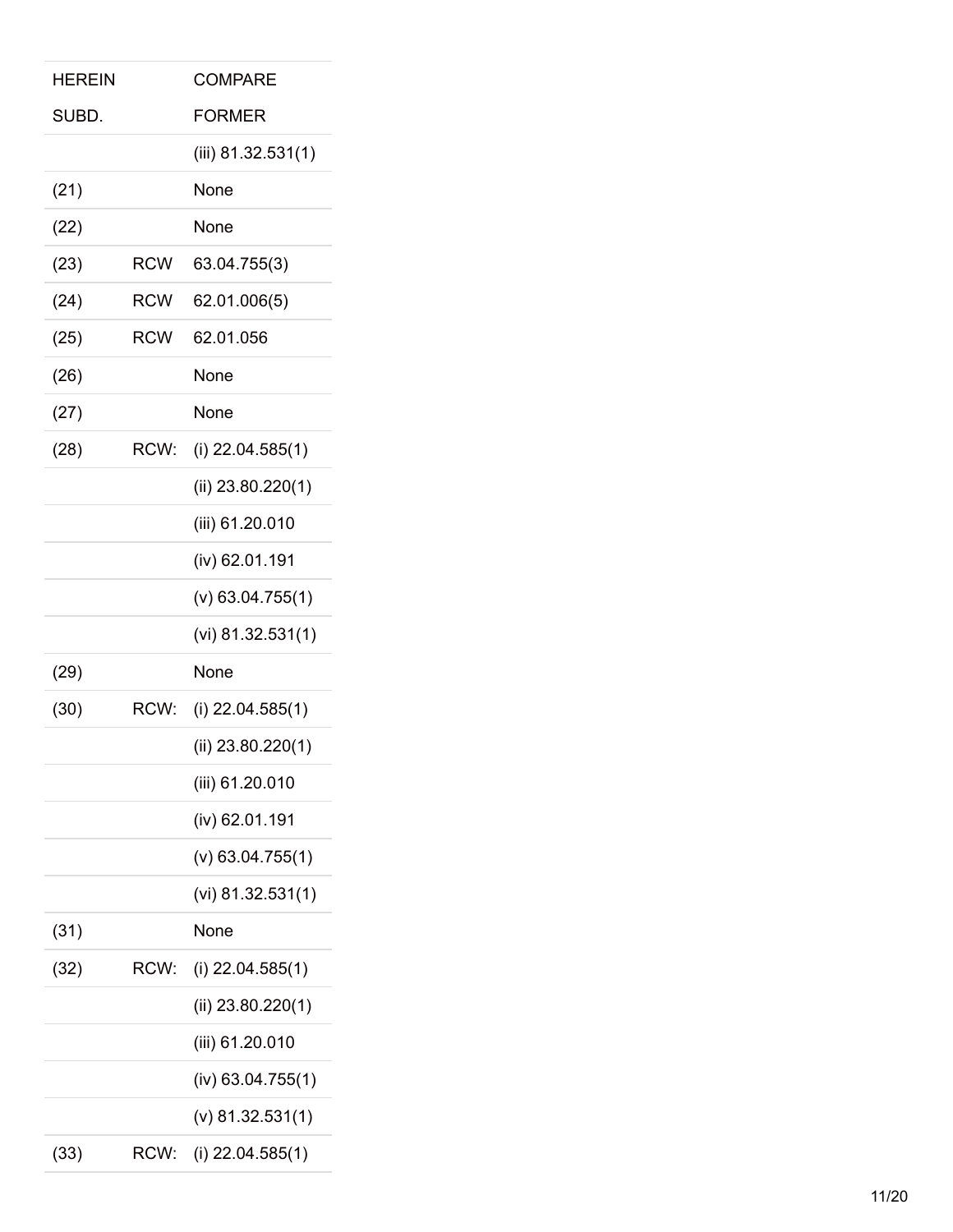| <b>HEREIN</b> |            | <b>COMPARE</b>        |
|---------------|------------|-----------------------|
| SUBD.         |            | <b>FORMER</b>         |
|               |            | (ii) $23.80.220(1)$   |
|               |            | (iii) 61.20.010       |
|               |            | $(iv)$ 63.04.755(1)   |
|               |            | $(v)$ 81.32.531(1)    |
| (34)          |            | None                  |
| (35)          |            | None                  |
| (36)          |            | None                  |
| (37)          | <b>RCW</b> | 61.20.010             |
| (38)          |            | None                  |
| (39)          |            | None                  |
| (40)          |            | None                  |
| (41)          |            | None                  |
| (42)          |            | None                  |
| (43)          |            | None                  |
| (44)          | RCW:       | (i) $22.04.585(1)$    |
|               |            | (ii) $23.80.220(1)$   |
|               |            | (iii) 61.20.010       |
|               |            | (iv) 62.01.025        |
|               |            | $(v)$ 62.01.026       |
|               |            | (vi) 62.01.027        |
|               |            | (vii) 62.01.191       |
|               |            | $(viii)$ 63.04.755(1) |
|               |            | $(ix)$ 81.32.531(1)   |
| (45)          | RCW:       | (i) 22.04.020         |
|               |            | (ii) $63.04.755(1)$   |
| (46)          | <b>RCW</b> | 62.01.191             |
|               |            |                       |

1The repeal of RCW sections 81.32.010 through [81.32.561](http://app.leg.wa.gov/RCW/default.aspx?cite=81.32.561) ". . . shall not affect the validity of sections 81.29.010 through [81.29.050](http://app.leg.wa.gov/RCW/default.aspx?cite=81.29.050), chapter 14, Laws of 1961 (RCW [81.29.010](http://app.leg.wa.gov/RCW/default.aspx?cite=81.29.010) through [81.29.050](http://app.leg.wa.gov/RCW/default.aspx?cite=81.29.050))." Section 10-102(a)(xvii), chapter 157, Laws of 1965 ex. sess.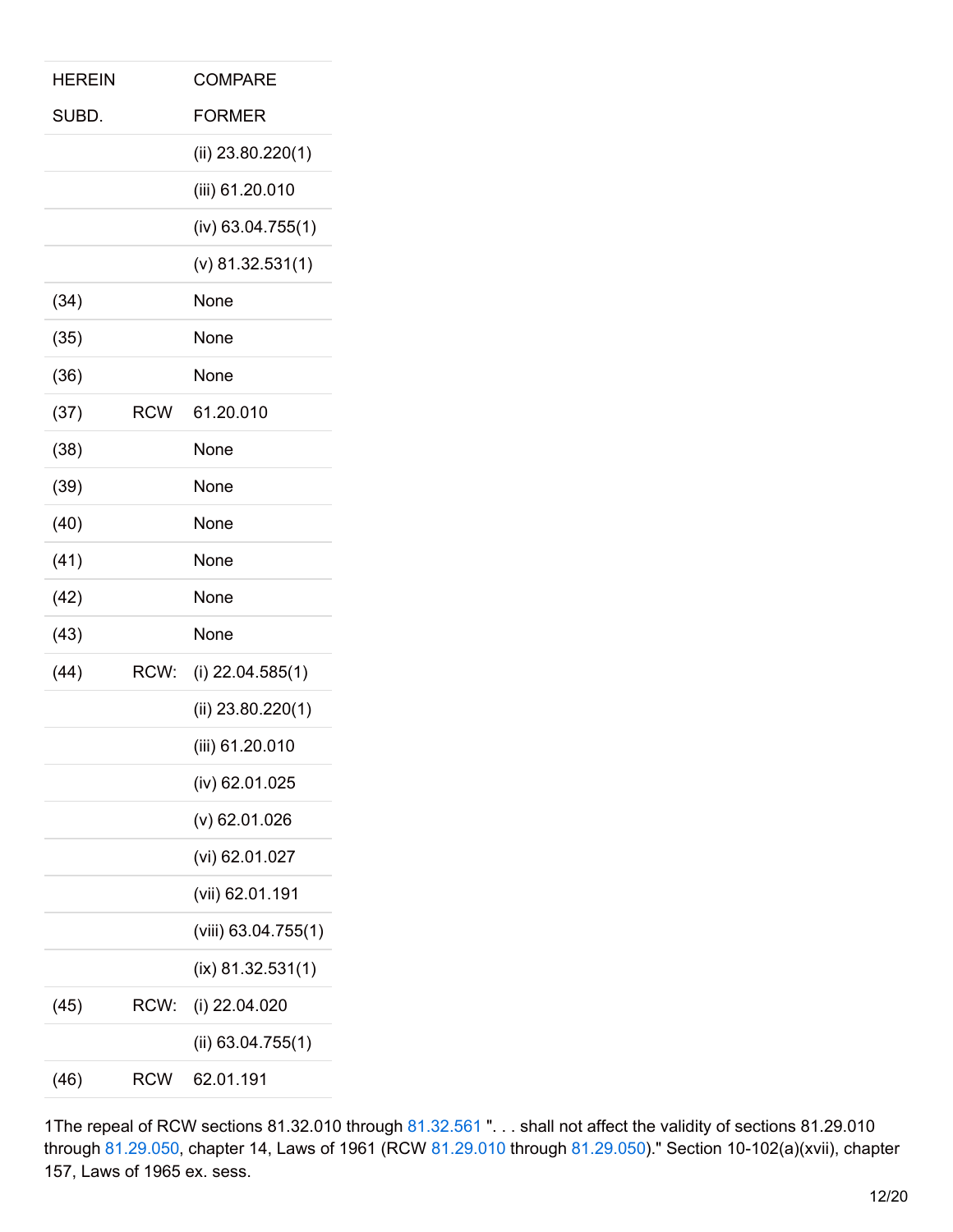Application—Savings—2012 c 214: See notes following RCW 62A.1-101. Effective date—2001 c 32: See note following RCW [62A.9A-102](http://app.leg.wa.gov/RCW/default.aspx?cite=62A.9A-102). Effective date—2000 c 250: See RCW [62A.9A-701](http://app.leg.wa.gov/RCW/default.aspx?cite=62A.9A-701). Effective date—1993 c 230: See RCW [62A.11-110](http://app.leg.wa.gov/RCW/default.aspx?cite=62A.11-110). Recovery of attorneys' fees—Effective date—1993 c 229: See RCW [62A.11-111](http://app.leg.wa.gov/RCW/default.aspx?cite=62A.11-111) and [62A.11-112](http://app.leg.wa.gov/RCW/default.aspx?cite=62A.11-112). Short title—1992 c 134: See RCW [63.19.900](http://app.leg.wa.gov/RCW/default.aspx?cite=63.19.900). Effective date—1981 c 41: See RCW [62A.11-101](http://app.leg.wa.gov/RCW/default.aspx?cite=62A.11-101).

# **62A.1-202 Notice; knowledge.**

(a) Subject to subsection (f) of this section, a person has "notice" of a fact if the person:

(1) Has actual knowledge of it;

(2) Has received a notice or notification of it; or

(3) From all the facts and circumstances known to the person at the time in question, has reason to know that it exists.

(b) "Knowledge" means actual knowledge. "Knows" has a corresponding meaning.

(c) "Discover," "learn," or words of similar import refer to knowledge rather than to reason to know.

(d) A person "notifies" or "gives" a notice or notification to another person by taking such steps as may be reasonably required to inform the other person in ordinary course, whether or not the other person actually comes to know of it.

(e) Subject to subsection (f) of this section, a person "receives" a notice or notification when:

(1) It comes to that person's attention; or

(2) It is duly delivered in a form reasonable under the circumstances at the place of business through which the contract was made or at another location held out by that person as the place for receipt of such communications.

(f) Notice, knowledge, or a notice or notification received by an organization is effective for a particular transaction from the time it is brought to the attention of the individual conducting that transaction and, in any event, from the time it would have been brought to the individual's attention if the organization had exercised due diligence. An organization exercises due diligence if it maintains reasonable routines for communicating significant information to the person conducting the transaction and there is reasonable compliance with the routines. Due diligence does not require an individual acting for the organization to communicate information unless the communication is part of the individual's regular duties or the individual has reason to know of the transaction and that the transaction would be materially affected by the information.

[ [2012](http://lawfilesext.leg.wa.gov/biennium/2011-12/Pdf/Bills/Session Laws/House/2197-S.SL.pdf?cite=2012 c 214 %C2%A7 110;) c 214 § 110; 1965 ex.s. c 157 § 1-202.]

NOTES:

Application—Savings—2012 c 214: See notes following RCW 62A.1-101. Uniform Business Records as Evidence Act: Chapter [5.45](http://app.leg.wa.gov/RCW/default.aspx?cite=5.45) RCW.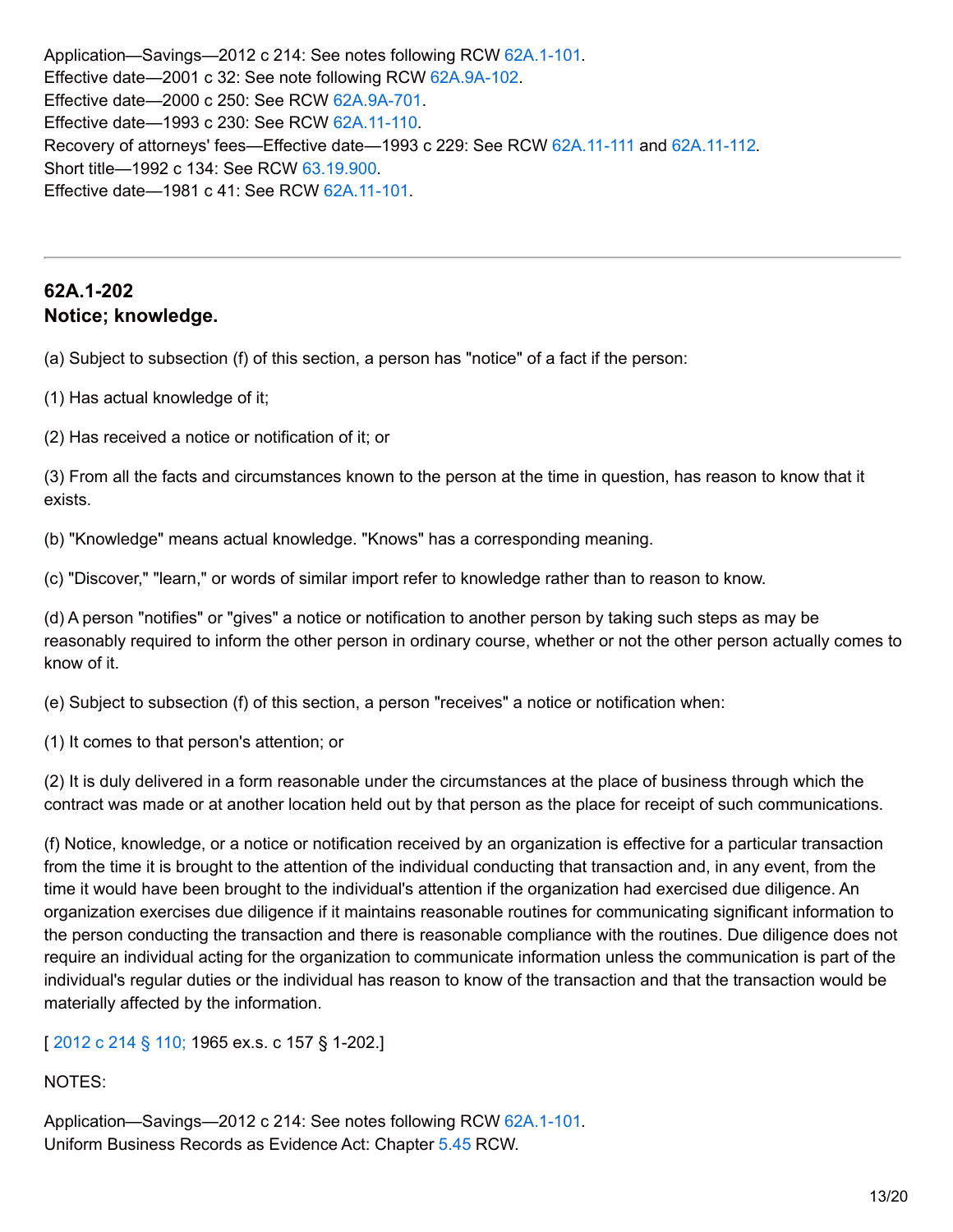# **62A.1-203**

## **Lease distinguished from security interest.**

(a) Whether a transaction in the form of a lease creates a lease or security interest is determined by the facts of each case.

(b) A transaction in the form of a lease creates a security interest if the consideration that the lessee is to pay the lessor for the right to possession and use of the goods is an obligation for the term of the lease and is not subject to termination by the lessee, and:

(1) The original term of the lease is equal to or greater than the remaining economic life of the goods;

(2) The lessee is bound to renew the lease for the remaining economic life of the goods or is bound to become the owner of the goods;

(3) The lessee has an option to renew the lease for the remaining economic life of the goods for no additional consideration or for nominal additional consideration upon compliance with the lease agreement; or

(4) The lessee has an option to become the owner of the goods for no additional consideration or for nominal additional consideration upon compliance with the lease agreement.

(c) A transaction in the form of a lease does not create a security interest merely because:

(1) The present value of the consideration the lessee is obligated to pay the lessor for the right to possession and use of the goods is substantially equal to or is greater than the fair market value of the goods at the time the lease is entered into;

(2) The lessee assumes risk of loss of the goods;

(3) The lessee agrees to pay, with respect to the goods, taxes, insurance, filing, recording, or registration fees, or service or maintenance costs;

(4) The lessee has an option to renew the lease or to become the owner of the goods;

(5) The lessee has an option to renew the lease for a fixed rent that is equal to or greater than the reasonably predictable fair market rent for the use of the goods for the term of the renewal at the time the option is to be performed;

(6) The lessee has an option to become the owner of the goods for a fixed price that is equal to or greater than the reasonably predictable fair market value of the goods at the time the option is to be performed; or

(7) The amount of rental payments may or will be increased or decreased by reference to the amount realized by the lessor upon sale or disposition of the goods.

(d) Additional consideration is nominal if it is less than the lessee's reasonably predictable cost of performing under the lease agreement if the option is not exercised. Additional consideration is not nominal if:

(1) When the option to renew the lease is granted to the lessee, the rent is stated to be the fair market rent for the use of the goods for the term of the renewal determined at the time the option is to be performed; or

(2) When the option to become the owner of the goods is granted to the lessee, the price is stated to be the fair market value of the goods determined at the time the option is to be performed.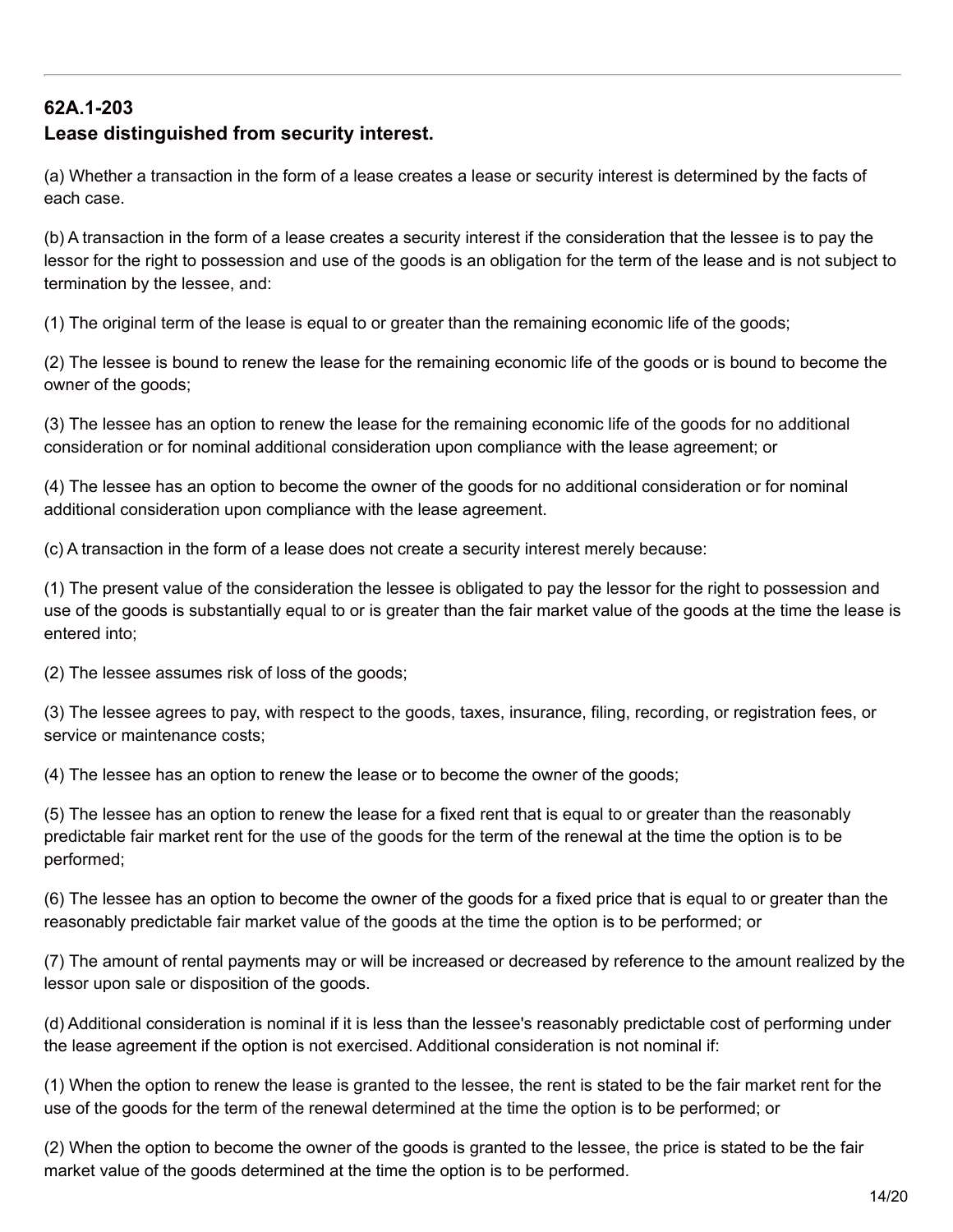(e) The "remaining economic life of the goods" and "reasonably predictable" fair market rent, fair market value, or cost of performing under the lease agreement must be determined with reference to the facts and circumstances at the time the transaction is entered into.

[ [2015](http://lawfilesext.leg.wa.gov/biennium/2015-16/Pdf/Bills/Session Laws/Senate/5032.SL.pdf?cite=2015 c 107 %C2%A7 1;) c 107 § 1; [2012](http://lawfilesext.leg.wa.gov/biennium/2011-12/Pdf/Bills/Session Laws/House/2197-S.SL.pdf?cite=2012 c 214 %C2%A7 111;) c 214 § 111; 1965 ex.s. c 157 § 1-203.]

NOTES:

Application—Savings—2012 c 214: See notes following RCW 62A.1-101.

## **62A.1-204 Value.**

Except as otherwise provided in Articles 3, 4, and 5 of this title, a person gives value for rights if the person acquires them:

(1) In return for a binding commitment to extend credit or for the extension of immediately available credit, whether or not drawn upon and whether or not a charge-back is provided for in the event of difficulties in collection;

(2) As security for, or in total or partial satisfaction of, a preexisting claim;

(3) By accepting delivery under a preexisting contract for purchase; or

(4) In return for any consideration sufficient to support a simple contract.

[ [2012](http://lawfilesext.leg.wa.gov/biennium/2011-12/Pdf/Bills/Session Laws/House/2197-S.SL.pdf?cite=2012 c 214 %C2%A7 112;) c 214 § 112; 1965 ex.s. c 157 § 1-204.]

NOTES:

Application—Savings—2012 c 214: See notes following RCW 62A.1-101.

# **62A.1-205 Reasonable time; seasonableness.**

(a) Whether a time for taking an action required by this title is reasonable depends on the nature, purpose, and circumstances of the action.

(b) An action is taken seasonably if it is taken at or within the time agreed or, if no time is agreed, at or within a reasonable time.

NOTES: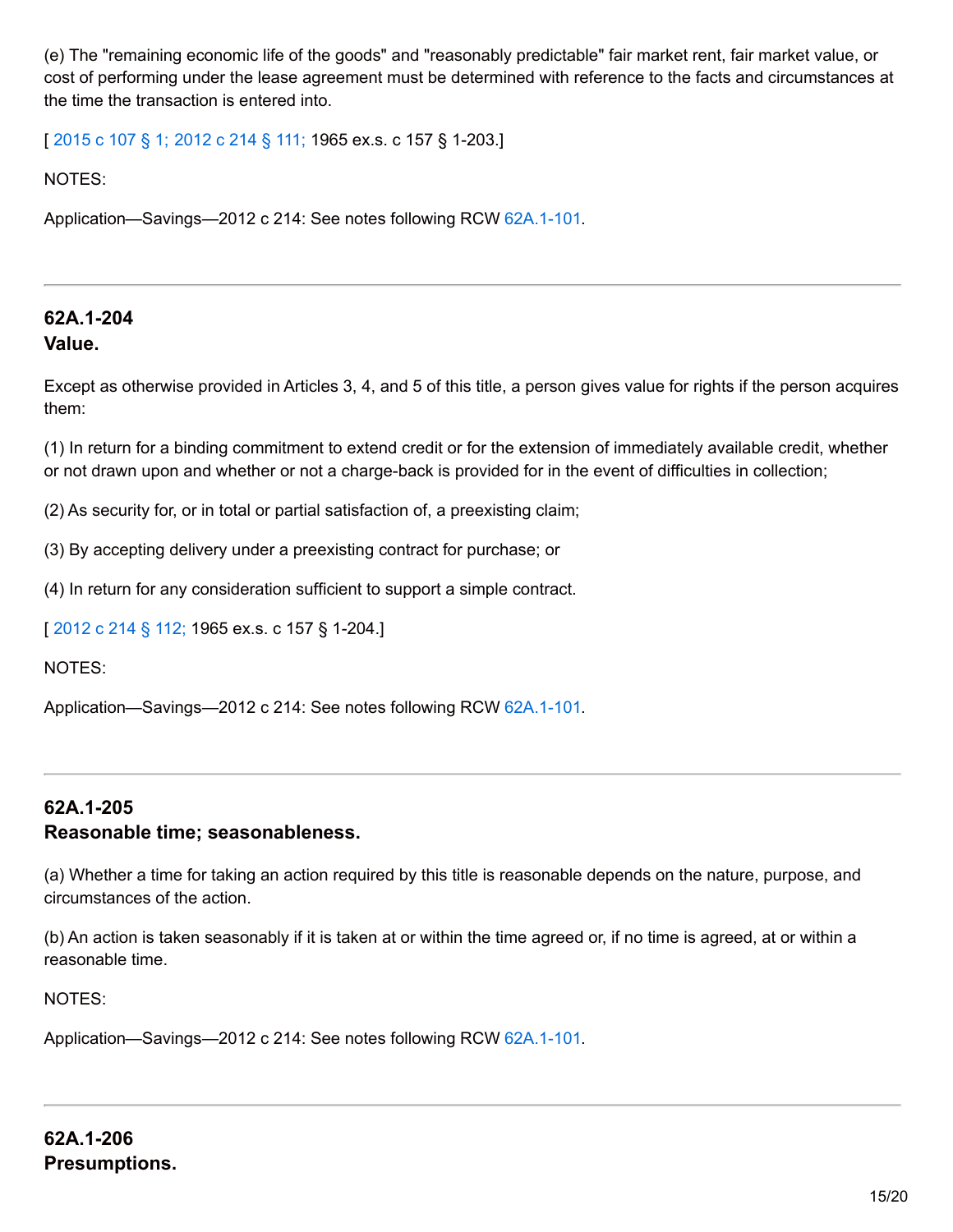Whenever this title creates a "presumption" with respect to a fact, or provides that a fact is "presumed," the trier of fact must find the existence of the fact unless and until evidence is introduced that supports a finding of its nonexistence.

#### NOTES:

Application—Savings—2012 c 214: See notes following RCW 62A.1-101. Savings—1995 c 48: See RCW [62A.8-601](http://app.leg.wa.gov/RCW/default.aspx?cite=62A.8-601). Effective date—1995 c 48: See RCW [62A.11-113.](http://app.leg.wa.gov/RCW/default.aspx?cite=62A.11-113) Statute of frauds: Chapter [19.36](http://app.leg.wa.gov/RCW/default.aspx?cite=19.36) RCW.

# **62A.1-301 Territorial applicability; parties' power to choose applicable law.**

(a) Except as otherwise provided in this section, when a transaction bears a reasonable relation to this state and also to another state or nation the parties may agree that the law either of this state or of such other state or nation shall govern their rights and duties.

(b) In the absence of an agreement effective under subsection (a) of this section, and except as provided in subsection (c) of this section, this title applies to transactions bearing an appropriate relation to this state.

(c) If one of the following provisions of this title specifies the applicable law, that provision governs and a contrary agreement is effective only to the extent permitted by the law so specified:

(1) RCW [62A.2-402](http://app.leg.wa.gov/RCW/default.aspx?cite=62A.2-402); (2) RCW [62A.2A-105](http://app.leg.wa.gov/RCW/default.aspx?cite=62A.2A-105) and [62A.2A-106](http://app.leg.wa.gov/RCW/default.aspx?cite=62A.2A-106); (3) RCW [62A.4-102](http://app.leg.wa.gov/RCW/default.aspx?cite=62A.4-102); (4) RCW [62A.4A-507](http://app.leg.wa.gov/RCW/default.aspx?cite=62A.4A-507); (5) RCW [62A.5-116](http://app.leg.wa.gov/RCW/default.aspx?cite=62A.5-116); (6) RCW [62A.8-110](http://app.leg.wa.gov/RCW/default.aspx?cite=62A.8-110); (7) RCW [62A.9A-301](http://app.leg.wa.gov/RCW/default.aspx?cite=62A.9A-301) through [62A.9A-307](http://app.leg.wa.gov/RCW/default.aspx?cite=62A.9A-307). [ [2012](http://lawfilesext.leg.wa.gov/biennium/2011-12/Pdf/Bills/Session Laws/House/2197-S.SL.pdf?cite=2012 c 214 %C2%A7 115.) c 214 § 115.]

NOTES:

Application—Savings—2012 c 214: See notes following RCW 62A.1-101.

# **62A.1-302 Variation by agreement.**

(a) Except as otherwise provided in subsection (b) of this section or elsewhere in this title, the effect of provisions of this title may be varied by agreement.

(b) The obligations of good faith, diligence, reasonableness, and care prescribed by this title may not be disclaimed by agreement. The parties, by agreement, may determine the standards by which the performance of those obligations is to be measured if those standards are not manifestly unreasonable. Whenever this title requires an action to be taken within a reasonable time, a time that is not manifestly unreasonable may be fixed by agreement.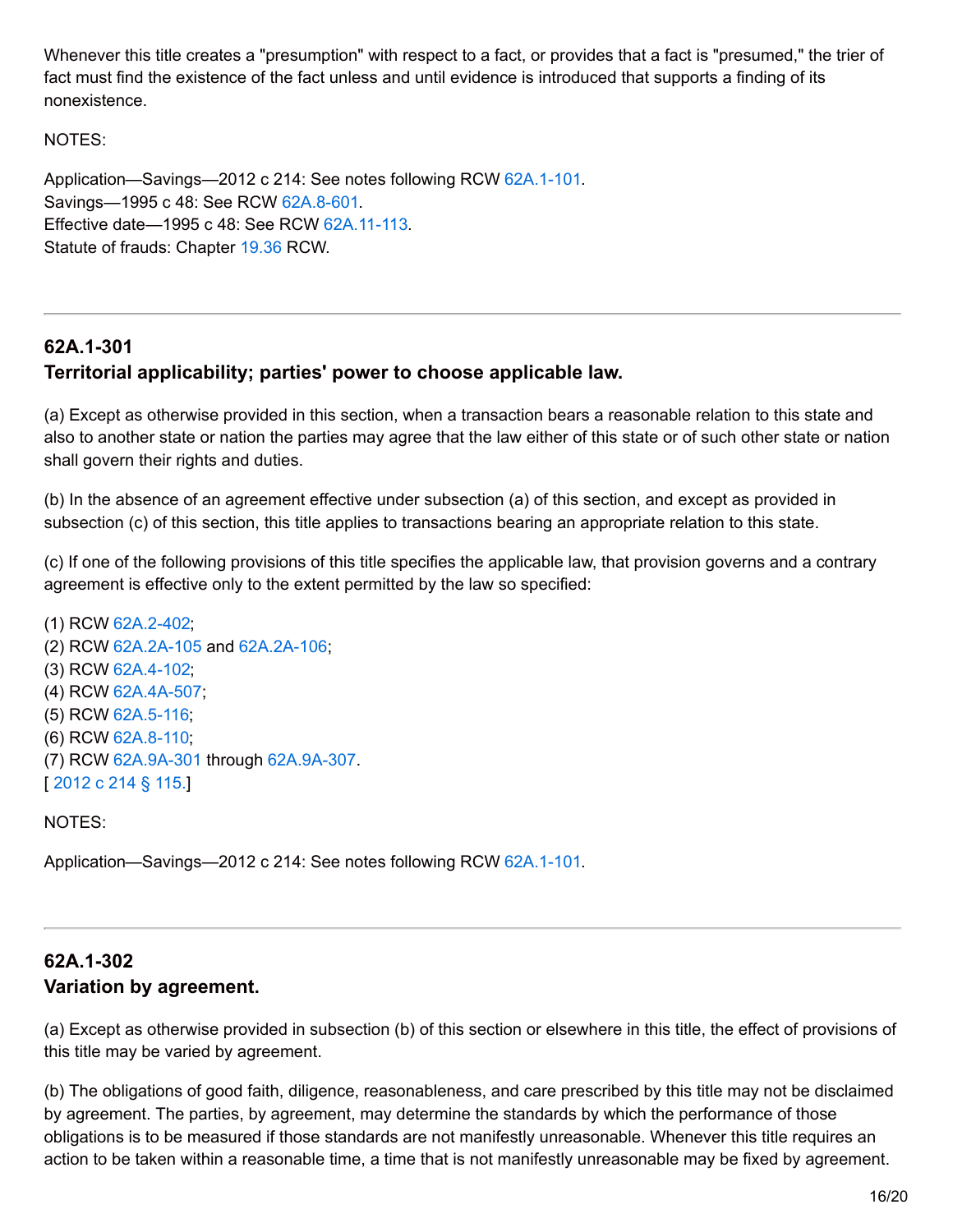(c) The presence in certain provisions of this title of the phrase "unless otherwise agreed," or words of similar import, does not imply that the effect of other provisions may not be varied by agreement under this section.

[ [2012](http://lawfilesext.leg.wa.gov/biennium/2011-12/Pdf/Bills/Session Laws/House/2197-S.SL.pdf?cite=2012 c 214 %C2%A7 116.) c 214 § 116.]

NOTES:

Application—Savings—2012 c 214: See notes following RCW 62A.1-101.

# **62A.1-303 Course of performance, course of dealing, and usage of trade.**

(a) A "course of performance" is a sequence of conduct between the parties to a particular transaction that exists if:

(1) The agreement of the parties with respect to the transaction involves repeated occasions for performance by a party; and

(2) The other party, with knowledge of the nature of the performance and opportunity for objection to it, accepts the performance or acquiesces in it without objection.

(b) A "course of dealing" is a sequence of conduct concerning previous transactions between the parties to a particular transaction that is fairly to be regarded as establishing a common basis of understanding for interpreting their expressions and other conduct.

(c) A "usage of trade" is any practice or method of dealing having such regularity of observance in a place, vocation, or trade as to justify an expectation that it will be observed with respect to the transaction in question. The existence and scope of such a usage must be proved as facts. If it is established that such a usage is embodied in a trade code or similar record, the interpretation of the record is a question of law.

(d) A course of performance or course of dealing between the parties or usage of trade in the vocation or trade in which they are engaged or of which they are or should be aware is relevant in ascertaining the meaning of the parties' agreement, may give particular meaning to specific terms of the agreement, and may supplement or qualify the terms of the agreement. A usage of trade applicable in the place in which part of the performance under the agreement is to occur may be so utilized as to that part of the performance.

(e) Except as otherwise provided in subsection (f) of this section, the express terms of an agreement and any applicable course of performance, course of dealing, or usage of trade must be construed whenever reasonable as consistent with each other. If such a construction is unreasonable:

(1) Express terms prevail over course of performance, course of dealing, and usage of trade;

(2) Course of performance prevails over course of dealing and usage of trade; and

(3) Course of dealing prevails over usage of trade.

(f) Subject to RCW [62A.2-209](http://app.leg.wa.gov/RCW/default.aspx?cite=62A.2-209) and [62A.2A-208](http://app.leg.wa.gov/RCW/default.aspx?cite=62A.2A-208), a course of performance is relevant to show a waiver or modification of any term inconsistent with the course of performance.

(g) Evidence of a relevant usage of trade offered by one party is not admissible unless that party has given the other party notice that the court finds sufficient to prevent unfair surprise to the other party.

## [ [2012](http://lawfilesext.leg.wa.gov/biennium/2011-12/Pdf/Bills/Session Laws/House/2197-S.SL.pdf?cite=2012 c 214 %C2%A7 117.) c 214 § 117.]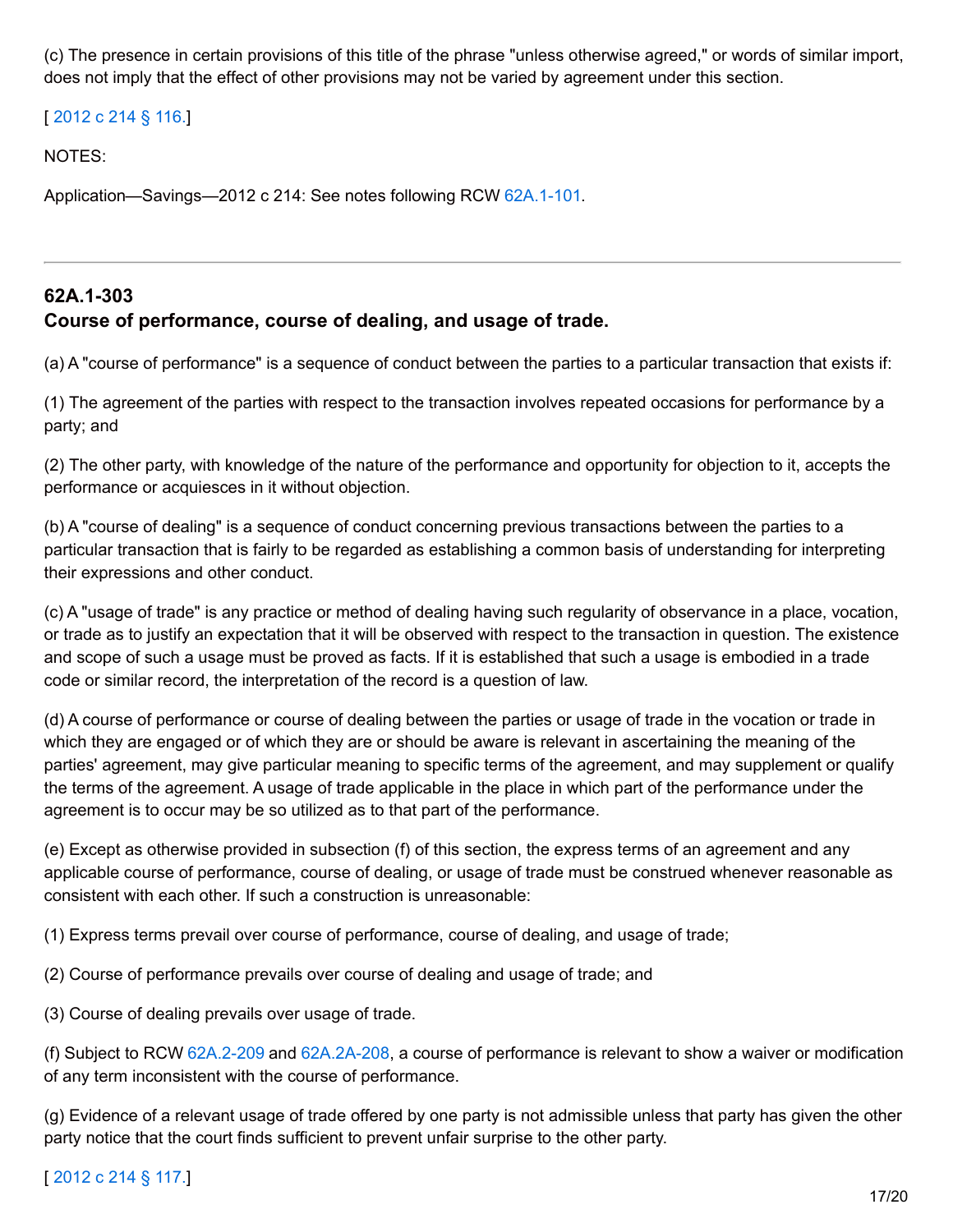#### NOTES:

Application—Savings—2012 c 214: See notes following RCW 62A.1-101.

## **62A.1-304 Obligation of good faith.**

Every contract or duty within this title imposes an obligation of good faith in its performance and enforcement.

[ [2012](http://lawfilesext.leg.wa.gov/biennium/2011-12/Pdf/Bills/Session Laws/House/2197-S.SL.pdf?cite=2012 c 214 %C2%A7 118.) c 214 § 118.]

NOTES:

Application—Savings—2012 c 214: See notes following RCW 62A.1-101.

## **62A.1-305 Remedies to be liberally administered.**

(a) The remedies provided by this title must be liberally administered to the end that the aggrieved party may be put in as good a position as if the other party had fully performed but neither consequential or special damages nor penal damages may be had except as specifically provided in this title or by other rule of law.

(b) Any right or obligation declared by this title is enforceable by action unless the provision declaring it specifies a different and limited effect.

#### [ [2012](http://lawfilesext.leg.wa.gov/biennium/2011-12/Pdf/Bills/Session Laws/House/2197-S.SL.pdf?cite=2012 c 214 %C2%A7 119.) c 214 § 119.]

NOTES:

Application—Savings—2012 c 214: See notes following RCW 62A.1-101.

#### **62A.1-306**

#### **Waiver or renunciation of claim or right after breach.**

A claim or right arising out of an alleged breach may be discharged in whole or in part without consideration by agreement of the aggrieved party in an authenticated record.

[ [2012](http://lawfilesext.leg.wa.gov/biennium/2011-12/Pdf/Bills/Session Laws/House/2197-S.SL.pdf?cite=2012 c 214 %C2%A7 120.) c 214 § 120.]

NOTES: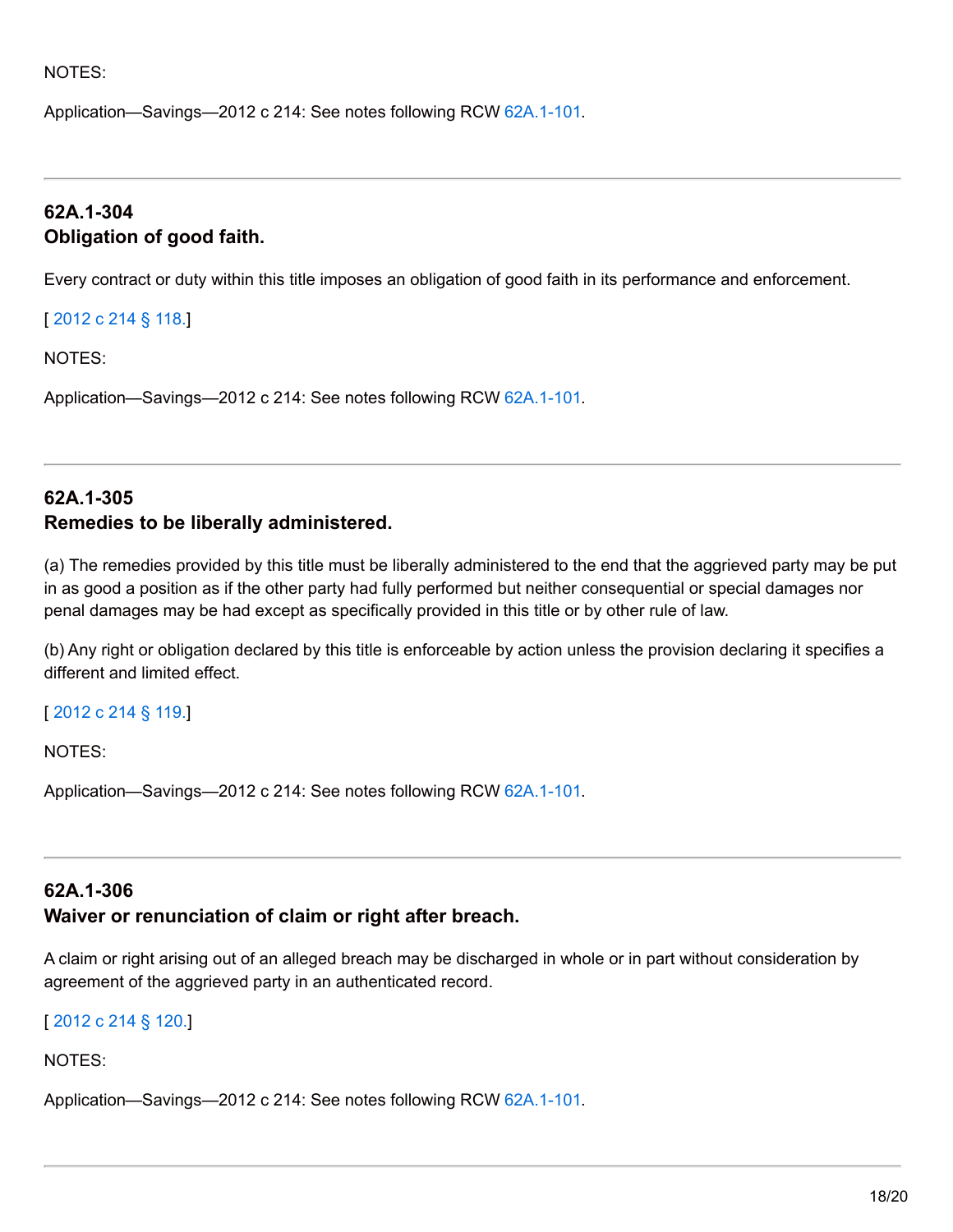# **62A.1-307 Prima facie evidence by third-party documents.**

A document in due form purporting to be a bill of lading, policy or certificate of insurance, official weigher's or inspector's certificate, consular invoice, or any other document authorized or required by the contract to be issued by a third party is prima facie evidence of its own authenticity and genuineness and of the facts stated in the document by the third party.

## [ [2012](http://lawfilesext.leg.wa.gov/biennium/2011-12/Pdf/Bills/Session Laws/House/2197-S.SL.pdf?cite=2012 c 214 %C2%A7 121.) c 214 § 121.]

NOTES:

Application—Savings—2012 c 214: See notes following RCW 62A.1-101.

# **62A.1-308 Performance or acceptance under reservation of rights.**

(a) A party that with explicit reservation of rights performs or promises performance or assents to performance in a manner demanded or offered by the other party does not thereby prejudice the rights reserved. Such words as "without prejudice," "under protest," or the like are sufficient.

(b) Subsection (a) of this section does not apply to an accord and satisfaction.

[ [2012](http://lawfilesext.leg.wa.gov/biennium/2011-12/Pdf/Bills/Session Laws/House/2197-S.SL.pdf?cite=2012 c 214 %C2%A7 122.) c 214 § 122.]

NOTES:

Application—Savings—2012 c 214: See notes following RCW 62A.1-101.

## **62A.1-309 Option to accelerate at will.**

A term providing that one party or that party's successor in interest may accelerate payment or performance or require collateral or additional collateral "at will" or when the party "deems itself insecure," or words of similar import, means that the party has power to do so only if that party in good faith believes that the prospect of payment or performance is impaired. The burden of establishing lack of good faith is on the party against which the power has been exercised.

## [ [2012](http://lawfilesext.leg.wa.gov/biennium/2011-12/Pdf/Bills/Session Laws/House/2197-S.SL.pdf?cite=2012 c 214 %C2%A7 123.) c 214 § 123.]

#### NOTES: